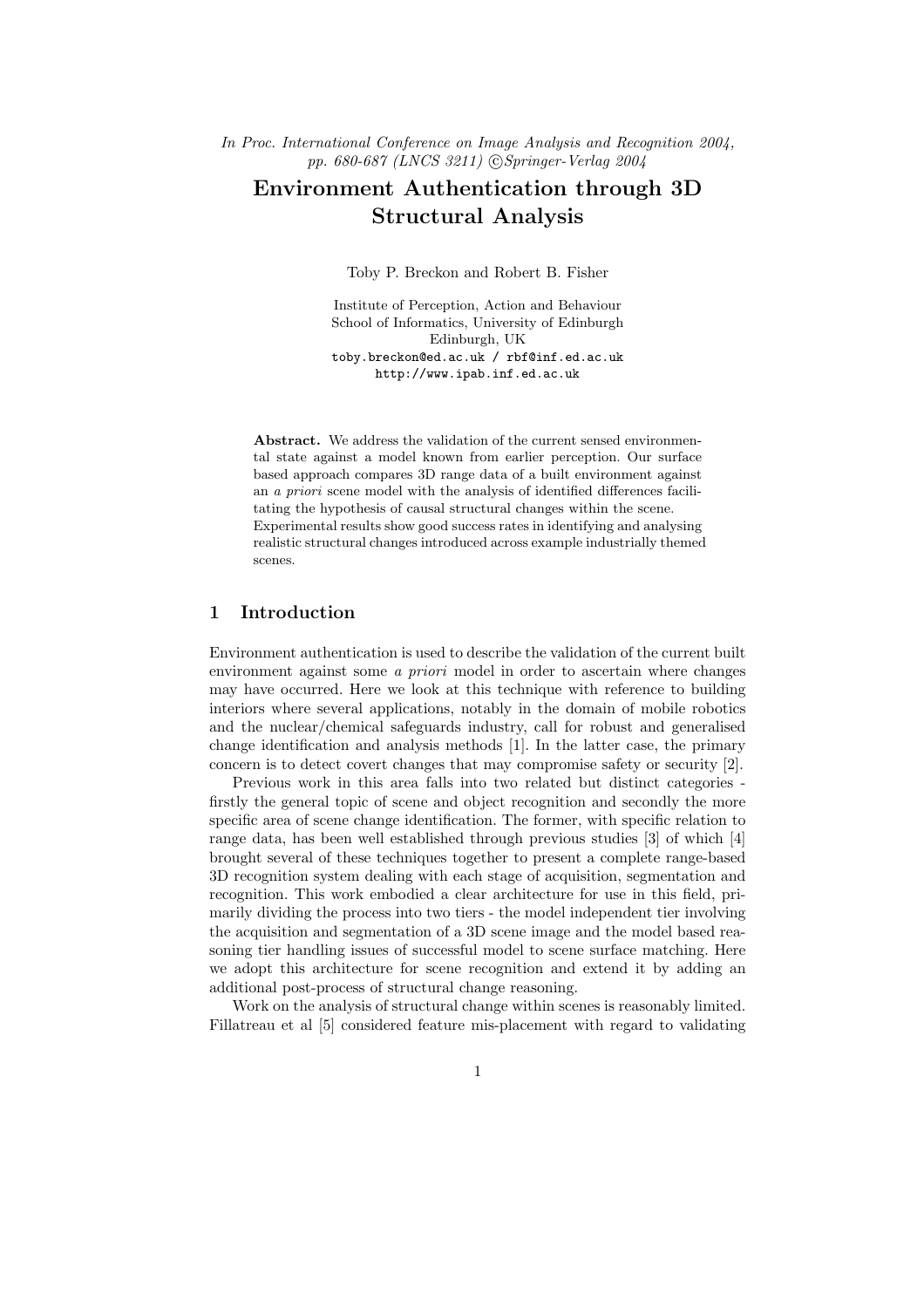In Proc. International Conference on Image Analysis and Recognition 2004, pp. 680-687 (LNCS 3211) © Springer-Verlag 2004



Fig. 1. Scene segmentation example

the correctness of an a priori model based on two stage tight and then relaxed constraint based matching. However, in this work [5] perfect segmentation is assumed and only localised feature movement is considered within the scene. Additionally, a significant body of work also exists within the remit of remote sensing (e.g. [6,7]) but this fails to address structural analysis within the localised environment concentrating instead on aerial or satellite image analysis. Similar work [8,9,10] has concentrated more on image differencing than on structural change detection, whilst work specifically with the remit of environment authentication [11] has shown the limitations of range occupancy grids in addressing problems in this domain.

Here we examine an alternative approach that targets full scene understanding through the use of classical surface matching techniques, augmented with additional structural reasoning, to provide a causal hypothesis for structural changes present in a possibly mis-segmented environment. Our results show that a surface based approach combined with later reasoning, based on spatial and geometric scene awareness, can provide a successful approach to 3D environment authentication.

### 2 Structural Analysis

Here structural analysis is based upon the comparison of a range image of the current environment against a known scene model. For this work we limit ourselves to the consideration of simple, industrially themed building interiors where the geometric scene nature lends itself well to established model registration and comparison techniques [12].

Initially segmentation is performed using mean and Gaussian curvatures, with additional region growing and surface fitting techniques to provide a sur-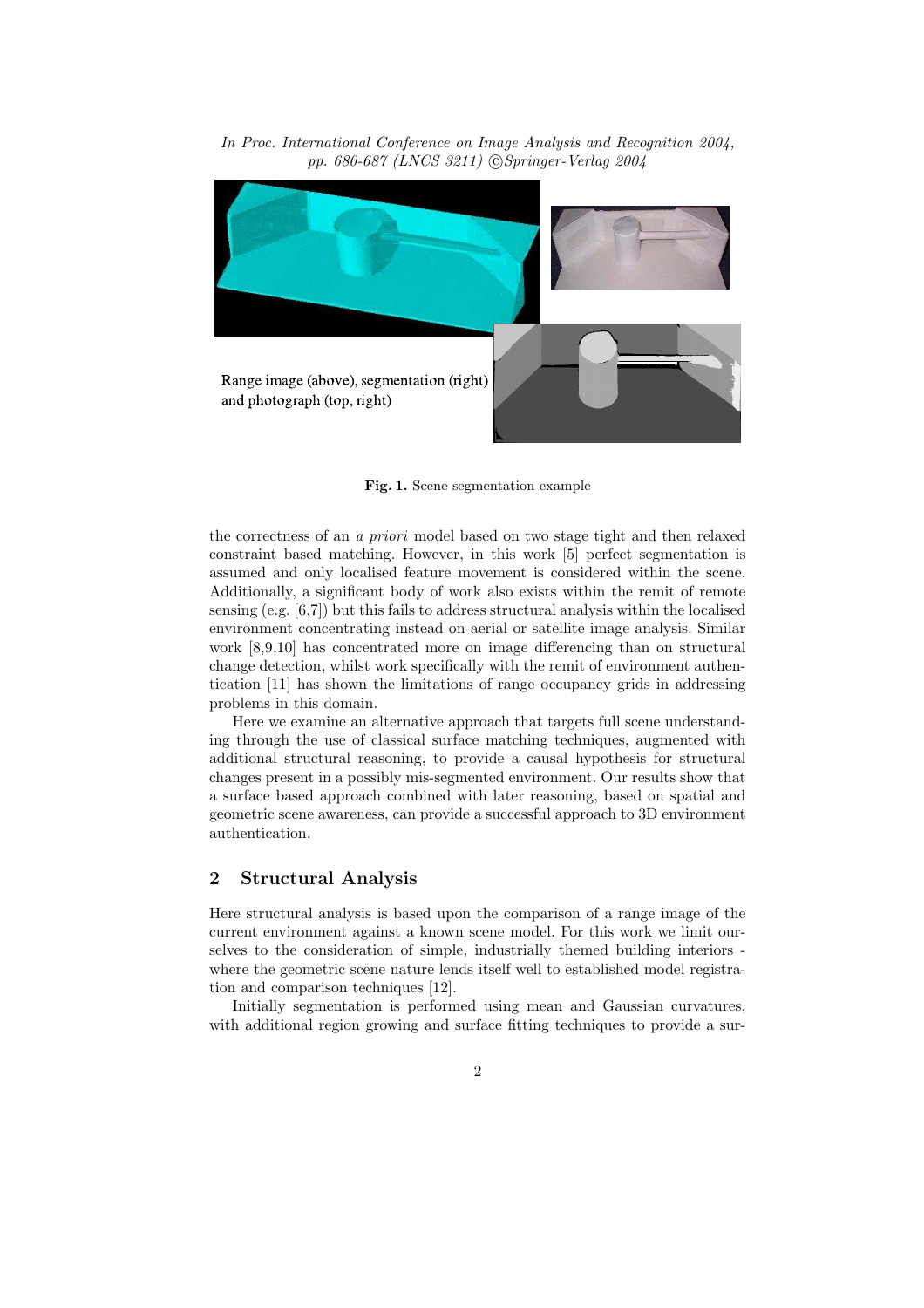face map of the sensed environment (Fig. 1) together with a parameterised surface description - surface  $type<sup>1</sup>$ , orientation, position and also radii where appropriate [13]. Due to the potential effects of noise on range imaging some mis-segmentation is to be expected and must be isolated from true cases of structural change.

For simplicity, our a priori scene model is represented using a basic scheme of generalised polyhedral, circular and cylindrical surfaces although a VRML or CAD model could similarly be employed.

The initial stages of processing follow the common invocation, matching and verification architecture of [4,12]. Our work here, however, focuses on a later stage of post-processing - match analysis of environment to model differences with a view of hypothesising causal structural changes within the scene.

Prior to detailing this aspect of our work in depth we briefly describe our classical approach in these earlier stages of processing. Firstly, invoked matching is used to produce a 'coarse match which is fast and inexpensive' based on the common position invariant surface attributes readily available from our representations. This lightweight match is then refined using a standard interpretation tree matching approach to provide a set of mutually consistent scene model to data surface matches. Here matching is considered through the consideration of unary and N-ary surface consistency - the matching of the individual and relative surface positions and orientation (within defined noise tolerances identified from ground truth environmental data) [3,12].

Once this matching process has identified a consistent set of surface matches, with a subset containing mutually non-parallel and independent surface orientations, the established SVD least squares fitting method of [14] is used to calculate the model to scene registration.

This registration is then used to both verify existing surface matches and find further matches in the scene based on a process of surface reprojection. Each scene surface is projected onto the model using the known registration and geometrically tested for correspondence against a priori model surfaces [15,12]. Once this verification process is complete all possible surface matches that can be found under normal strict matching conditions have been identified.

The next stage, an augmentation to the classical recognition architecture of [4,12] and extending the earlier work of [5], considers the analysis of the remaining unmatched surfaces by using relaxed matching to target full scene understanding through explanation of these occurrences - match analysis.

#### Match Analysis

The match analysis stage has two goals: 1) to isolate unmatched surface cases occurring due to occlusion and mis-segmentation; 2) to form a structural change hypothesis for remaining unmatched surfaces.

<sup>1</sup> {plane — cylinder — cone — sphere — general quadric} - however, only planar and cylindrical surfaces are fully considered in this work.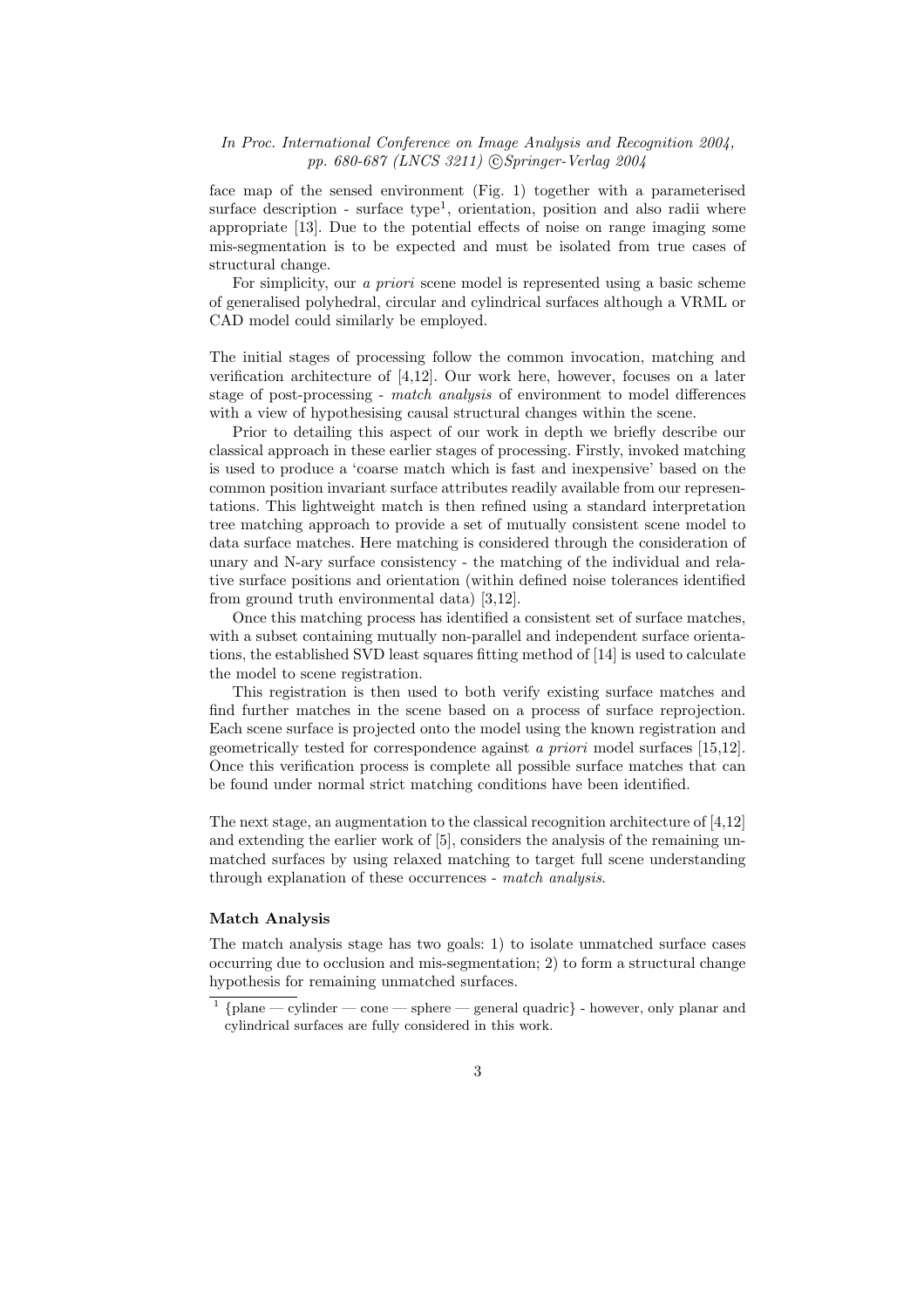In Proc. International Conference on Image Analysis and Recognition 2004, pp. 680-687 (LNCS 3211) © Springer-Verlag 2004



Fig. 2. Fragmentation / occlusion identification

Initially the remaining unmatched a priori model surfaces are screened to eliminate back facing (i.e. hidden) surfaces given the known model registration (back face culling, [16]). Next, a stage of occlusion and fragmentation analysis identifies surface matches missed by earlier processing because either they are a) partially occluded within the scene or b) they have been mis-segmented into one or more smaller surface fragments. Here these occurrences are detected by sub-sampling each unmatched model surface and projecting it onto the scene using the known model registration. By comparing the expected depth (model) and the measured depth (range image) at each sample, the true presence of these surfaces in the scene can be ascertained and instances of partial surface occlusion and fragmented surface presence identified (Fig. 2). This allows surfaces to be successfully matched to an occluded partner or a set of occurring surface fragments.

The final stage of this pre-classification analysis is to perform a 'mop-up' of remaining segmentation errors occurring within the scene data by identifying data fragments within the segmented scene. A data fragment is a surface considered to be too small to be of realistic significance and most likely to have been created erroneously due to the effects of noise on surface segmentation. Such surfaces are identified, based on size, and discarded from the remainder of the analysis.

Once these cases occurring due to mis-segmentation and occlusion have been identified and removed, the proper structural analysis can commence. The remaining unmatched scene and model surfaces are now classified as structural change based on four possible instances:

– Movement: when a surface match can be found by relaxing the matching constraints to consider only the position invariant surface attributes and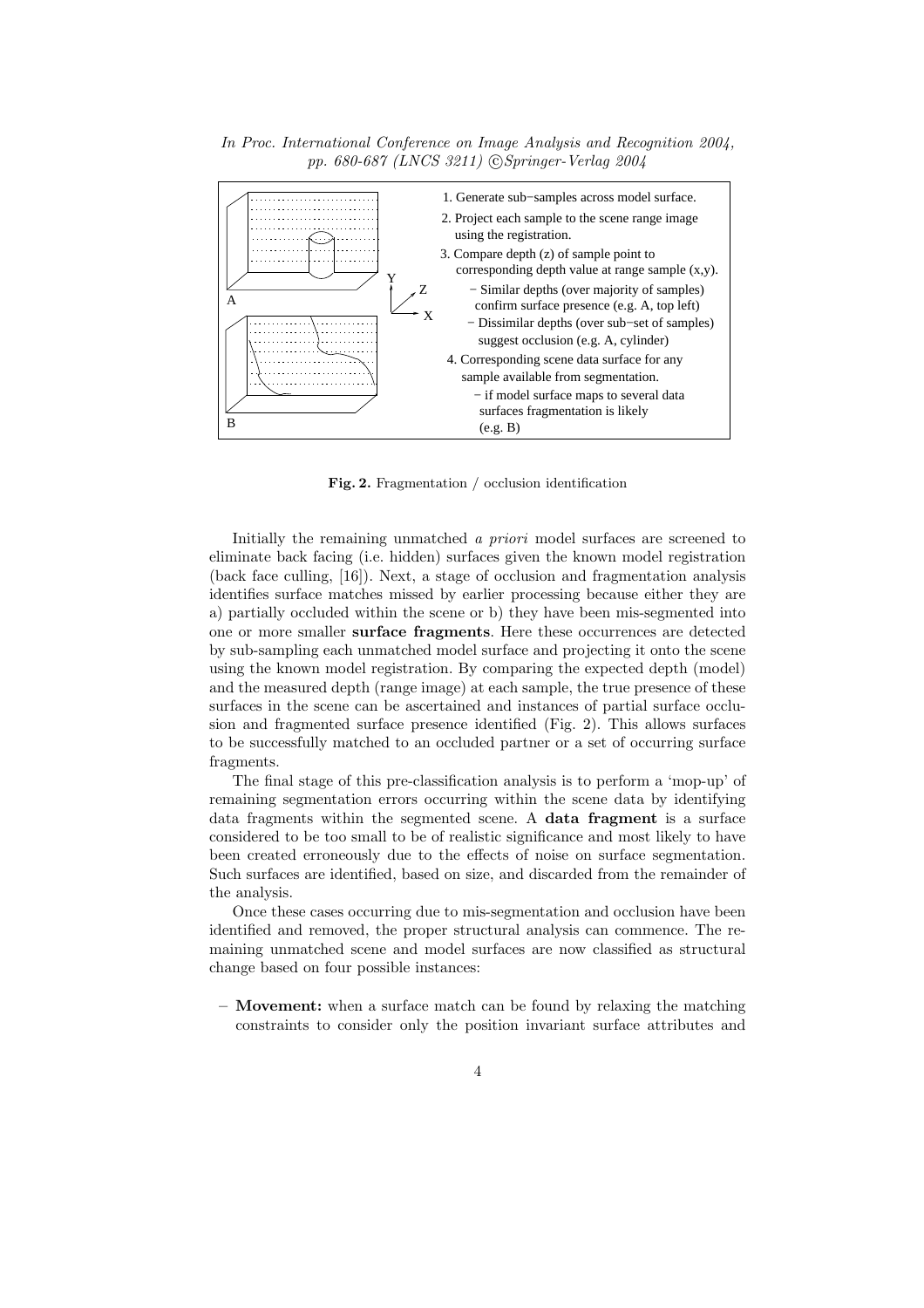there exists further evidence, based on relative surface position, that the surface has moved within the scene.

- Shape Change: when a surface match can be found within the corresponding locale of the scene but differences in the shape attributes indicate the surface has changed shape within its original position.
- $-$  **Missing:** when no surface can be found to match an a priori model surface.
- New: when no model surface can be found to match an surface present in the scene environment.

In practise this classification uses the following top-down rule-set, which is evaluated for each remaining unmatched scene surface in terms of how it can be matched to a corresponding surface present in the model:

- IF match(size / shape attributes) AND NOT match(position)
	- Movement
- ELSE IF match(type, orientation and position)
	- Shape Change
- ELSE
	- New

Any remaining unmatched model surface is classified as Missing. All matching is performed based on identified noise tolerances which are derived empirically from measuring scene noise levels in ground truth environment to model matches.

In summary, our match analysis process operates sequentially as two components - firstly it eliminates possible causes of erroneous structural change detection by identifying occlusion and mis-segmentation instances, and secondly it classifies the remaining structural changes based on available evidence within the scene. Once this process is complete, every surface within the scene has been accounted for as either present, hidden, mis-segmented or forming part of a hypothesis explaining the structural change present in the scene. Overall our target of full scene understanding has been achieved.

## 3 Results

The match analysis process described above was tested over example structural change scenarios containing both single and multiple structural change occurrences (Table 1).

These were constructed using range scans of scale building interior models scanned with a 3D Scanners Reversa 25 laser range scanner<sup>2</sup> (e.g. Fig. 1). The type of changes introduced varied from subtle changes in surface positions and sizes to more complex and realistic changes such as alterations to plant within a scene (e.g. Fig. 3) and the detection of false walls / sealed doorways (e.g. Fig. 3 / Fig. 4). Figure 3 shows the successful detection of a false back wall (A), occurring

 $2 \text{ x/y}$  resolution: 0.4mm, depth accuracy (z): 50 microns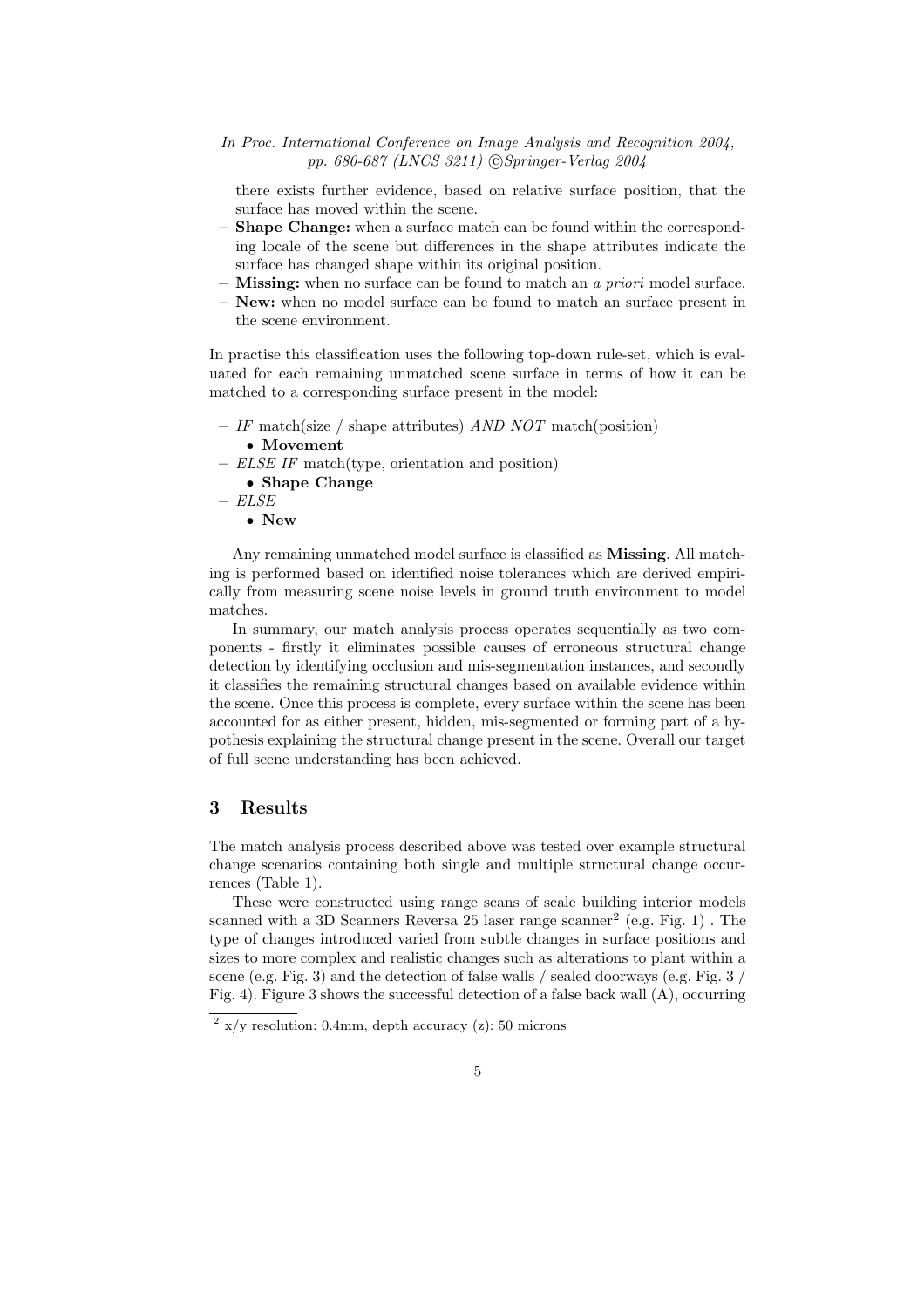|              | Scenario                                                                                   |       | <b>% Success Surface Examples Tested</b> |
|--------------|--------------------------------------------------------------------------------------------|-------|------------------------------------------|
| G            | Ground truth match                                                                         | 94%   | 104                                      |
| S            | Single changes within the scene                                                            | 87.5% | 56                                       |
| $\mathbf{M}$ | Multiple changes within the scene                                                          | 87\%  | 46                                       |
|              | $\sqrt{\mathbf{F}   \textit{Surface} \textit{fragmentation} \textit{within the scene} }  $ | 88\%  |                                          |

In Proc. International Conference on Image Analysis and Recognition 2004, pp. 680-687 (LNCS 3211) © Springer-Verlag 2004

Table 1. Experimental Results

in the scene forward of its expected model position, as well as movement (D) and change (B) in the central 'water tank' configuration. Additional surface fragments  $(E / F)$ , hidden surfaces  $(G / H)$  and a missing support cylinder (C) are similarly identified. Figure 4 shows the successful detection of a sealed doorway in the central rear wall of the scene (A) and again successful surface fragment detection (B/C).



Fig. 3. Successful false wall, plant changes and surface fragment detection.

Overall the system was successful in detecting 87% of the 102 structural changes (cases S and M from Table 1) introduced to the test scenes. In the remaining cases a combination of poor segmentation and surface fitting, due to scene noise in the range capture, reduced sensitivity. Lesser sensitivity is equally apparent when surfaces move subtly within their defining plane and when surfaces are heavily occluded within the scene. This is due to the limited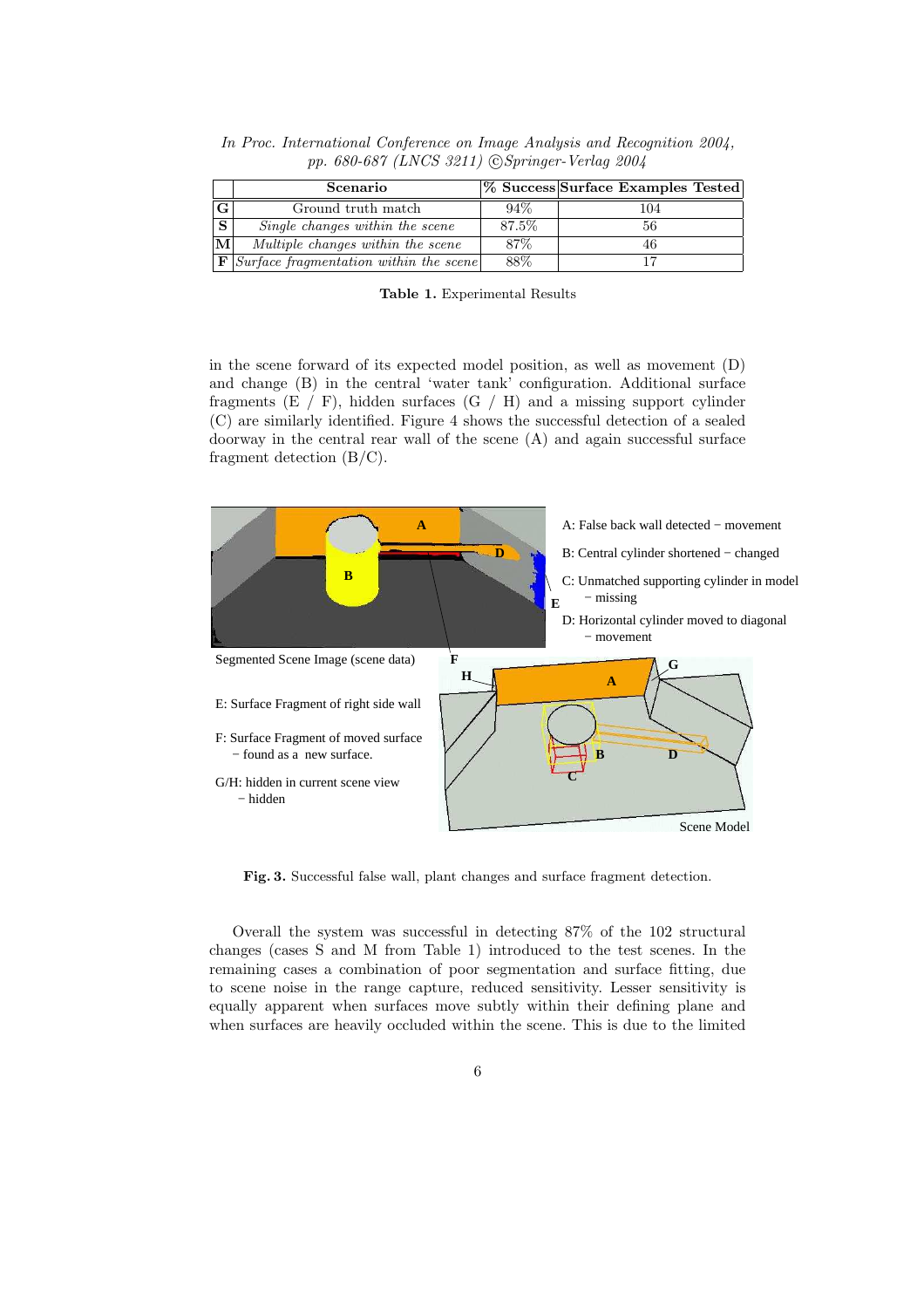availability of structural change evidence outwith the tolerances of regular scene noise. Additionally, the process is susceptible to any errors present in achieving a ground truth match and to identifying movement cases in mis-segmented surfaces (Fig. 3, item F).

Segmentation related errors were also successfully detected in testing with all data fragments and 88% of surface fragments being correctly identified (case F from Table 1, e.g. Fig. 3, item E). In all cases where surface fragments were missed a high level of scene noise caused poor segmentation making successful surface matching difficult. Further advances in noise tolerant segmentation and 3D data acquisition may help to counter this issue.



Fig. 4. Detection of sealed doorway and surface fragments.

### 4 Conclusions

We have presented a method for environment authentication and structural change analysis through full scene understanding of a segmented environment range image. Here we overcome the limitations of earlier work [11,8,5] by identifying individual surface changes, handling mis-segmentation and occlusion based issues and performing analysis to form an explanative hypothesis for identified structural changes.

Although the results quoted show a significant level of success for these techniques, further work is still required in a number of areas. Notably, improvements in range image segmentation and surface extraction together with those in occluded surface reconstruction [17] offer possibilities for improving accuracy and reducing the reliance on current mis-segmentation and occlusion handling techniques. Similarly, improvements in match analysis techniques to consider more advanced best fit based hypothesis construction, the use of further scene analysis